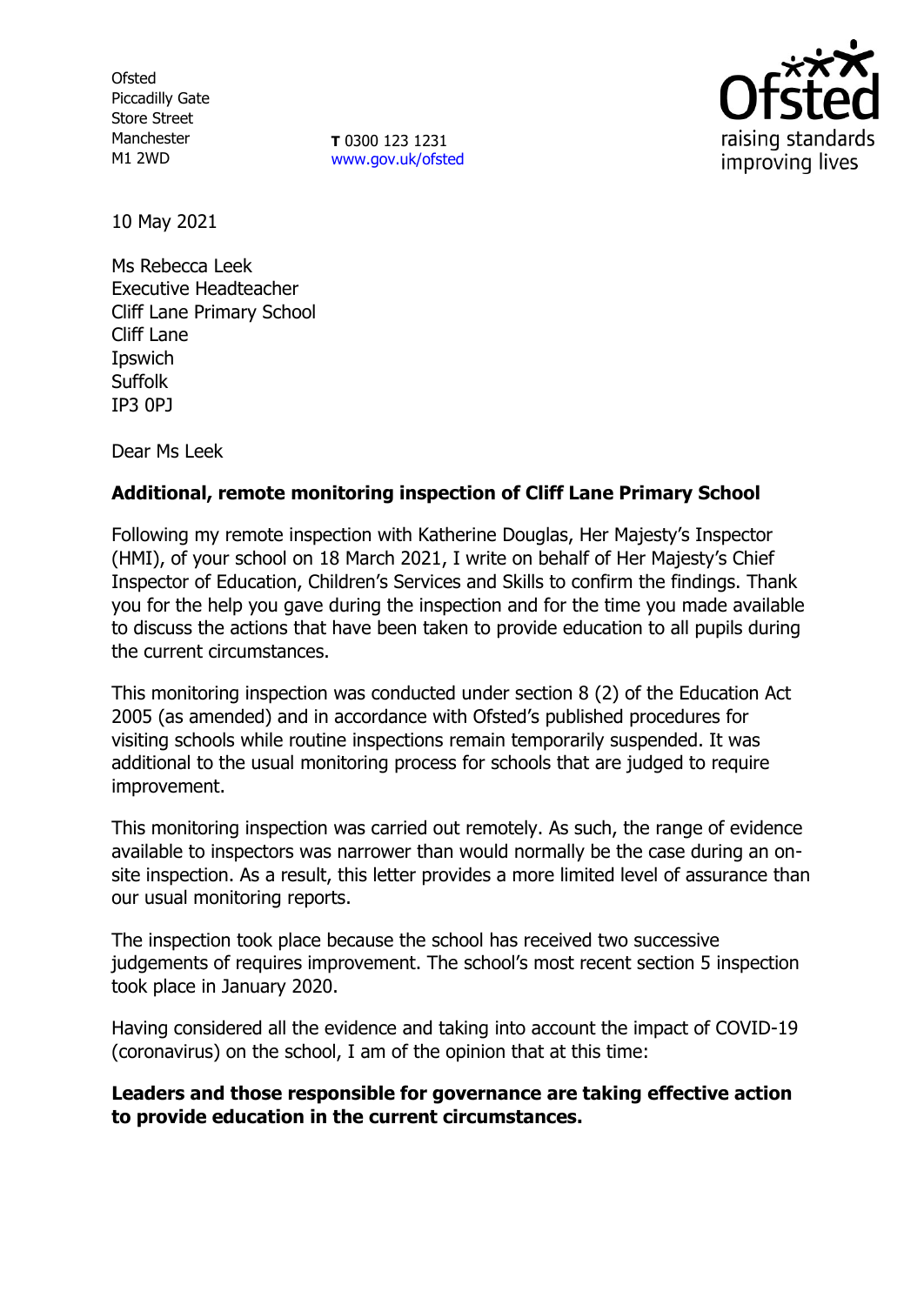

Leaders and those responsible for governance should take further action to:

 $\blacksquare$  ensure that all teachers confidently maximise the use of information which the school has gathered to ensure that pupils who are identified as needing to catch up are supported well to do so.

## **Context**

- Since the previous inspection, the headteacher and the early years leader have left the school. You have been appointed as the substantive executive headteacher and the deputy headteacher was appointed as head of school. The head of school is currently on maternity leave and this is being covered by a senior leader from the trust.
- Throughout the spring term, 82% of pupils were learning at home. At that time, 65% of vulnerable pupils and 55% of pupils with an education, health and care plan were in school.
- At the time of this inspection 97% of pupils were in school.
- At the time of the inspection members of staff were absent due to being clinically extremely vulnerable. Leaders said they were able to manage this.

### **Main findings**

- Leaders have ensured that they have provided an education for all pupils in the current circumstances. There was a smooth transition to remote learning during the most current lockdown. Digital devices, paper packs or the option of pupils coming into school were all available. More recently, pupils say they love being back in school. They also appreciated the support given to them while they were learning from home. Parents typically said they were happy with the support and leaders' remote learning offer before the school fully reopened for pupils on 8 March 2021.
- Leaders have worked alongside staff to develop a curriculum that is based on the emotional, social and academic success of pupils. During lockdown and currently, pupils have had access to a full range of subjects. Delivery of parts of the curriculum has been different when pupils were learning from home. For example, in physical education there have been more fitness challenges. In design and technology teachers planned lessons using equipment that pupils could access at home.
- $\blacksquare$  The curriculum has been planned and taught with a focus on pupils knowing and remembering more. Teachers make sure they use important vocabulary which pupils need to know, and revisit previously taught knowledge each lesson. Use of digital resources used for remote teaching is continuing now that all pupils are back in school. Teachers have used standardised tests and informal assessments to check pupils' knowledge. However, teachers do not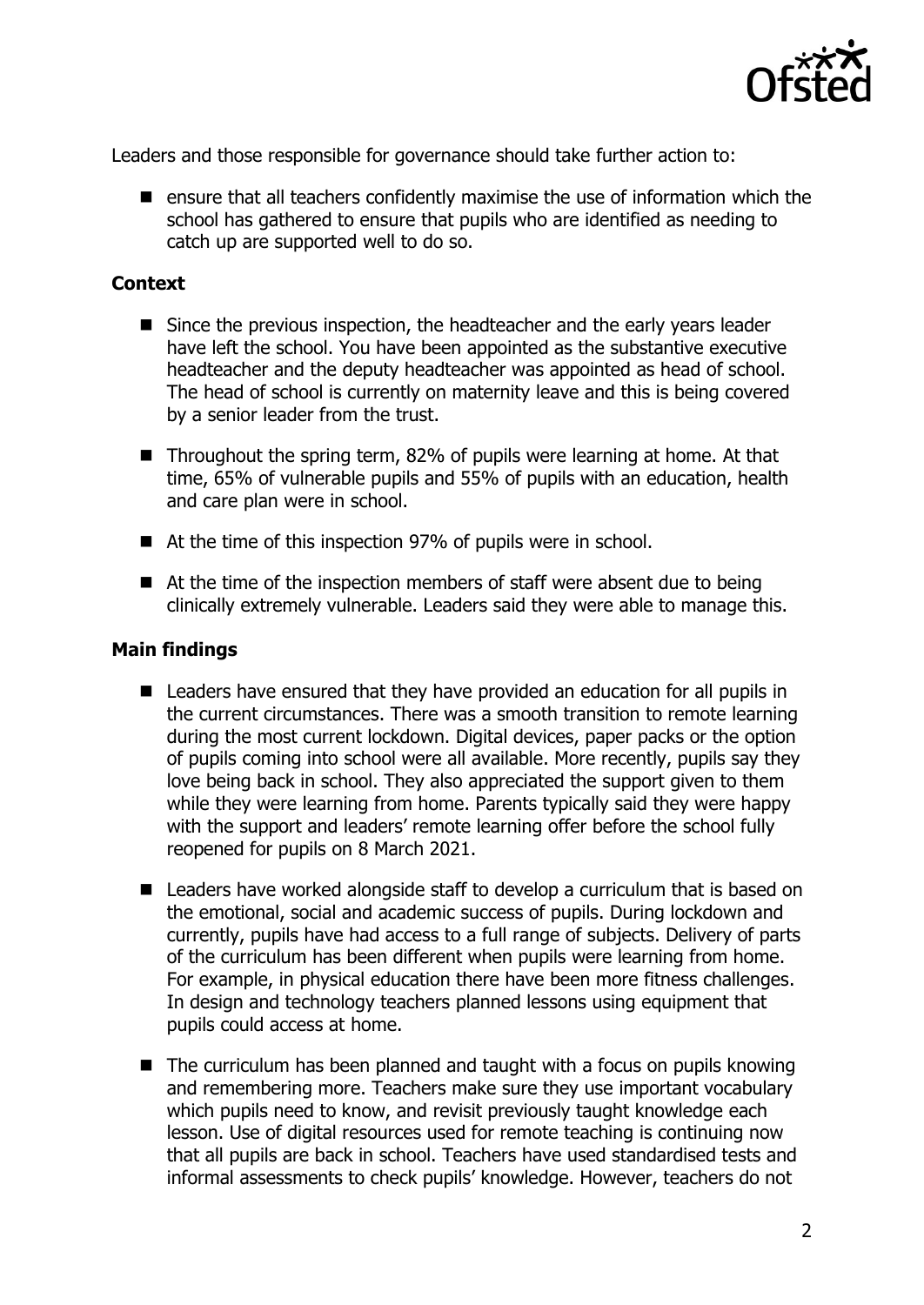

fully use the wide range of ongoing information they have well enough to help pupils catch up. As a result, a larger proportion of pupils are needing interventions.

- Reading has been a priority throughout the school. Pupils are well supported in their early reading skills and encouraged to develop a love of reading. Pupils in Reception and key stage 1 have phonics sessions each day. Pupils in Year 2 through to Year 6 have a daily whole-class reading lesson. These lessons focus on learning a separate reading skill each day of the week. When hearing pupils read, learning support assistants support pupils well, asking appropriate questions and encouraging pupils to self-correct. This support helps pupils to improve their reading skills, so they are able to read fluently.
- Leaders are positive about the strong relationships they have with families. Leaders are clear about the vulnerabilities of pupils in their school. Leaders act quickly when following up concerns. Some vulnerable pupils have been anxious about returning to school. Where this is the case, staff have used appropriate strategies, including for example play therapy, to support these pupils to ensure that they successfully return to school.
- Pupils with special educational needs and/or disabilities (SEND) have been well supported when learning at home and in school. Where individual curriculum plans are in place, the special educational needs coordinator (SENCo) has continued to assess pupils and review these plans so they meet pupils' needs. Leaders' work with external agencies has not stopped. Leaders say that all pupils with SEND have returned to school well and are accessing their learning alongside their peers.
- Governors are ambitious for the school. They have continued to carry out their responsibilities around safeguarding and checking education is being provided at this time. Staff and pupils' well-being have been a priority for the governing body. They know the school well and are aware of what leaders need to do next. They ask relevant questions to check that leaders' actions are making a difference.
- The trust has effectively supported the school with leadership capacity and training, for example to support curriculum development, reading and governance. Trust leaders are keen to develop members of staff and use them across other trust schools. Some staff have accessed external training and networking opportunities, particularly in developing early years, mathematics and leadership. This is helping to improve these aspects throughout the school.

# **Evidence**

This inspection was conducted remotely. We spoke to you, other senior leaders, the chief executive officer (CEO), pupils, staff and representatives of those responsible